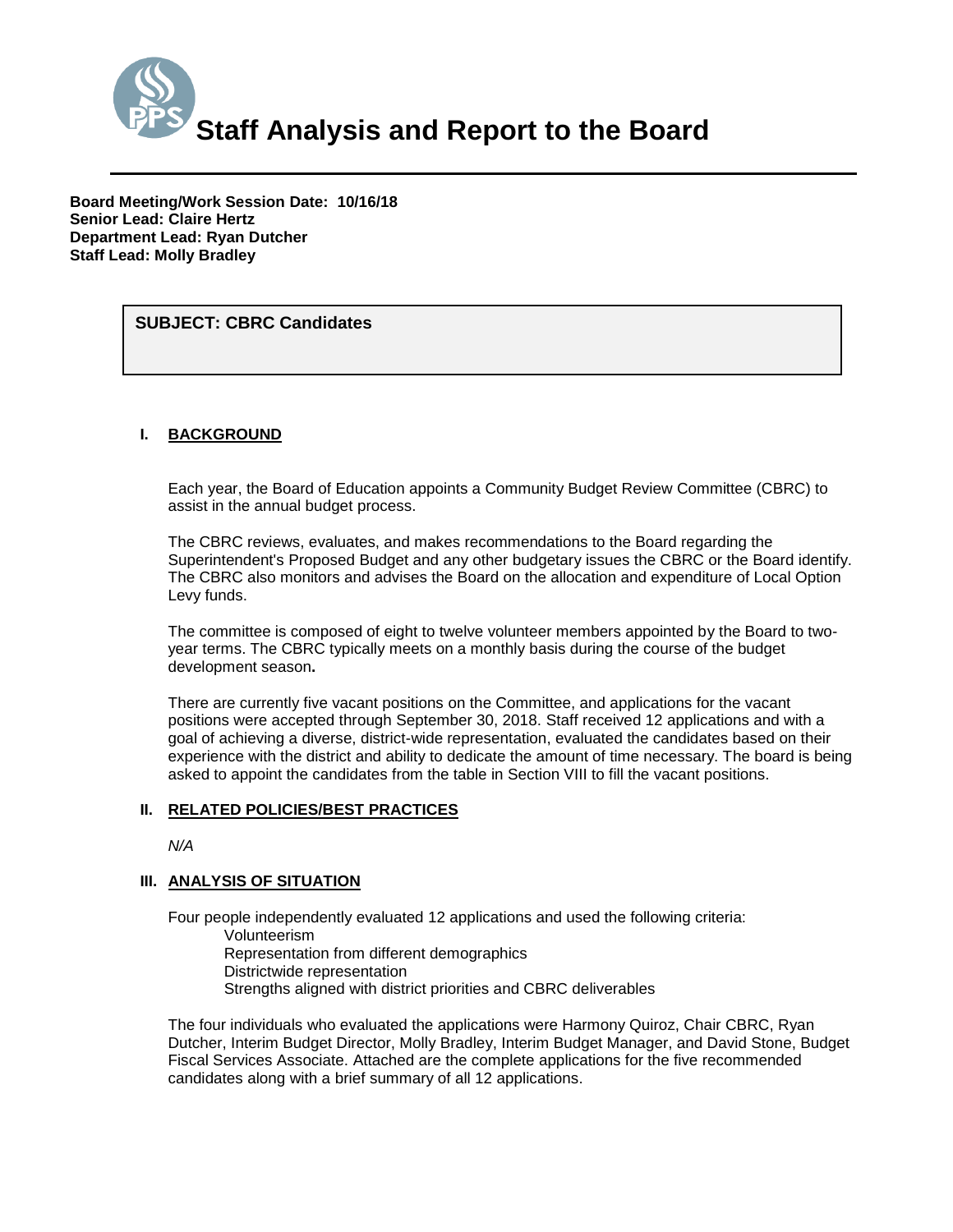#### *IV.* **FISCAL IMPACT**

*N/A*

### *V.* **COMMUNITY ENGAGEMENT (IF APPLICABLE)**

*N/A*

#### **VI. TIMELINE FOR IMPLEMENTATION/EVALUATION**

*N/A*

#### **VII. BOARD OPTIONS WITH ANALYSIS**

*N/A*

#### **VIII.STAFF RECOMMENDATION**

From the 12 total applicants, staff recommends the following candidates. Complete applications for the five recommended candidates are attached.

|                | Candidate Last Name Candidate First Name School Affiliation |                              | <b>Recommendation Highlights</b>                                                                                                     |
|----------------|-------------------------------------------------------------|------------------------------|--------------------------------------------------------------------------------------------------------------------------------------|
| Oates          | Dani                                                        | Woodlawn (Current)           | PTA Treasurer - Roseway Heights, SPED Advisory, Title I school representation                                                        |
| <b>McCants</b> | Krystine                                                    | Woodstock/Franklin (Current) | ACCESS PTA volunteer, SUN volunteer                                                                                                  |
| Lewis          | Jeff                                                        | Peninsula (Current)          | PTA volunteer, facilities manager, project and facilities management; Jefferson<br>cluster                                           |
| Lannom         | Thomas                                                      | Alameda (Current)            | City of Portland Rev Division, PTA volunteer, brings an understanding of<br>government fiscal responsibility                         |
| Villatoro      | Ranfis                                                      | M. L. King (Current)         | Latino and social justice fundraising, Title I school representation, community<br>involvement; Latino and Social Justice experience |

#### **IX. I have reviewed this staff report and concur with the recommendation to the Board.**

#### **Guadalupe Guerrero Date Superintendent Portland Public Schools**

**\_\_\_\_\_\_\_\_\_\_\_\_\_\_\_\_\_\_\_\_\_\_\_\_\_\_\_\_\_\_\_\_\_\_\_\_\_\_\_\_\_\_\_\_\_\_\_\_\_\_ \_\_\_\_\_\_\_\_\_\_\_\_\_\_\_\_\_\_\_\_\_\_\_**

### **ATTACHMENTS**

- A. Recommended Candidate Applications
- B. Summary of All Applications

#### *PPS District Priorities FY 2018-19*

- *1. Set a clear Vision and Strategic Plan*
- *2. Create equitable opportunities and outcomes for all students*
- *3. Build management and accountability systems and structures*
- *4. Allocate budget, funding and resources focused on improving outcomes for students*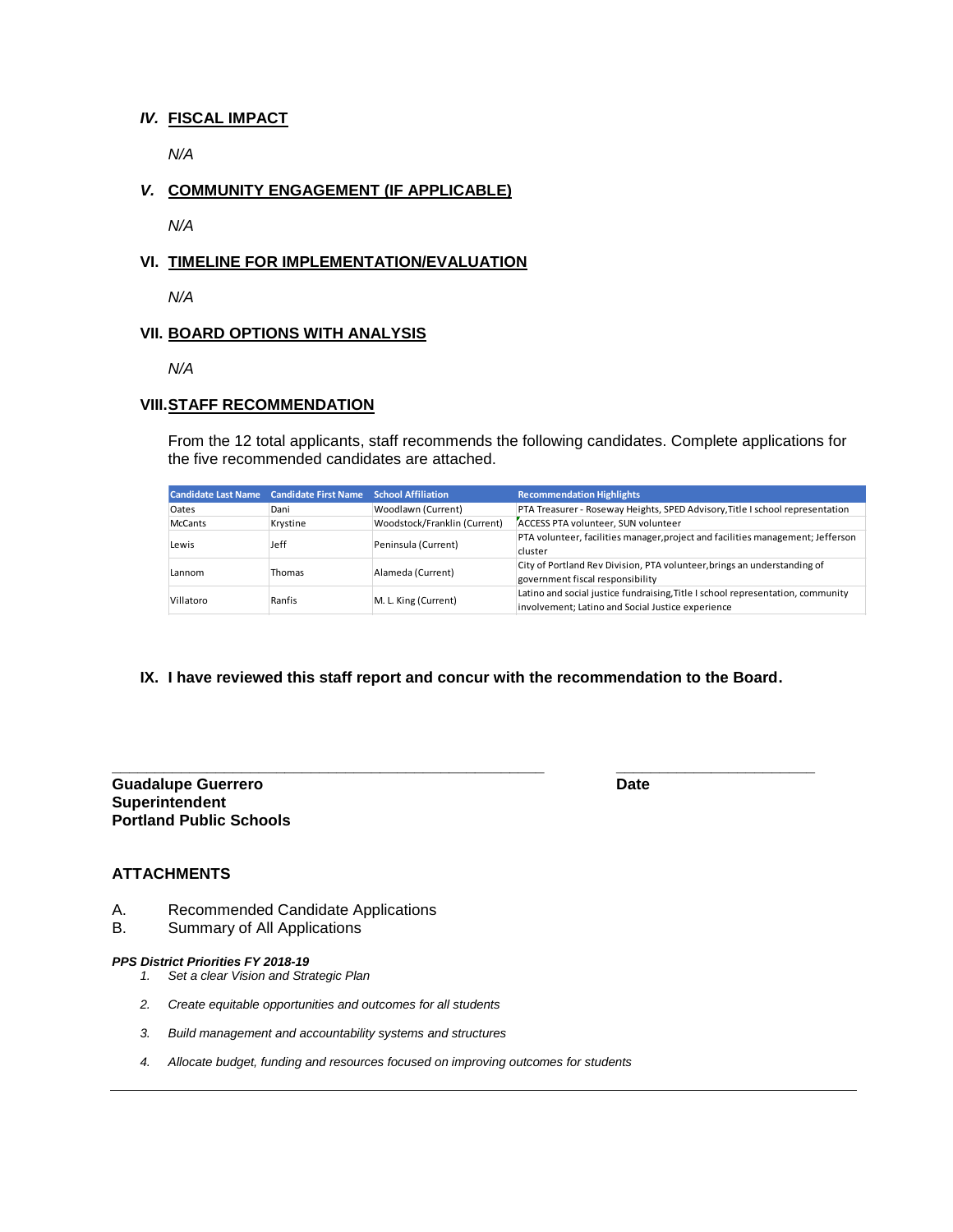# **Application for a two-year term, ending June 30, 2020.**

|                       | Applicant Name:   M. Dani Oates |            | 8/30/18 |
|-----------------------|---------------------------------|------------|---------|
| Home Address:         |                                 |            |         |
| E-Mail Address:       |                                 |            |         |
| <b>Primary Phone:</b> |                                 | Alt Phone: |         |

# Professional Background or Budget Experience:

I am currently the AR Clerk for United Cerebral Palsy of Oregon and perform all the billing requirements for the company. I have worked in budgeting and/or billing positions for the last 15 years. My experiences range from budget creation and management in the interior design field, to small business AP and AR, to PTA Treasurer duties.

Please list all areas of service and/or volunteer activities with Portland Public Schools (i.e., Site Council, PTA, LSAC, Board, Superintendent or District Committees, etc.):

PTA Treasurer for Roseway Heights K-8 2016-2018 PTA Treasurer for SEPTAP 2016-2017 SPEAC member since Spring 2018

### Describe other relevant experience:

I am a single mom who attends school FT and works PT, so maintaining my personal budget is imperative.

### Reason for applying or interest in serving:

I am very interested in serving the community. My volunteer experience has grown from serving a class, to serving a school, to know serving the district. Budgetary concerns, which affect all our students and their families, are of great importance to me. I would like to support our community by being a member of this committee.

If you have children in PPS, please specify the number of children, grade levels and schools attended:

I have one child that is now a 4<sup>th</sup> grader at Woodlawn Elementary. She receives special education services and attended Roseway Heights K-8 from kindergarten through 3<sup>rd</sup> grade.

Are you able to commit to regular attendance at CBRC meetings at least on a monthly basis, and more frequently during the two-month budget process?

Yes.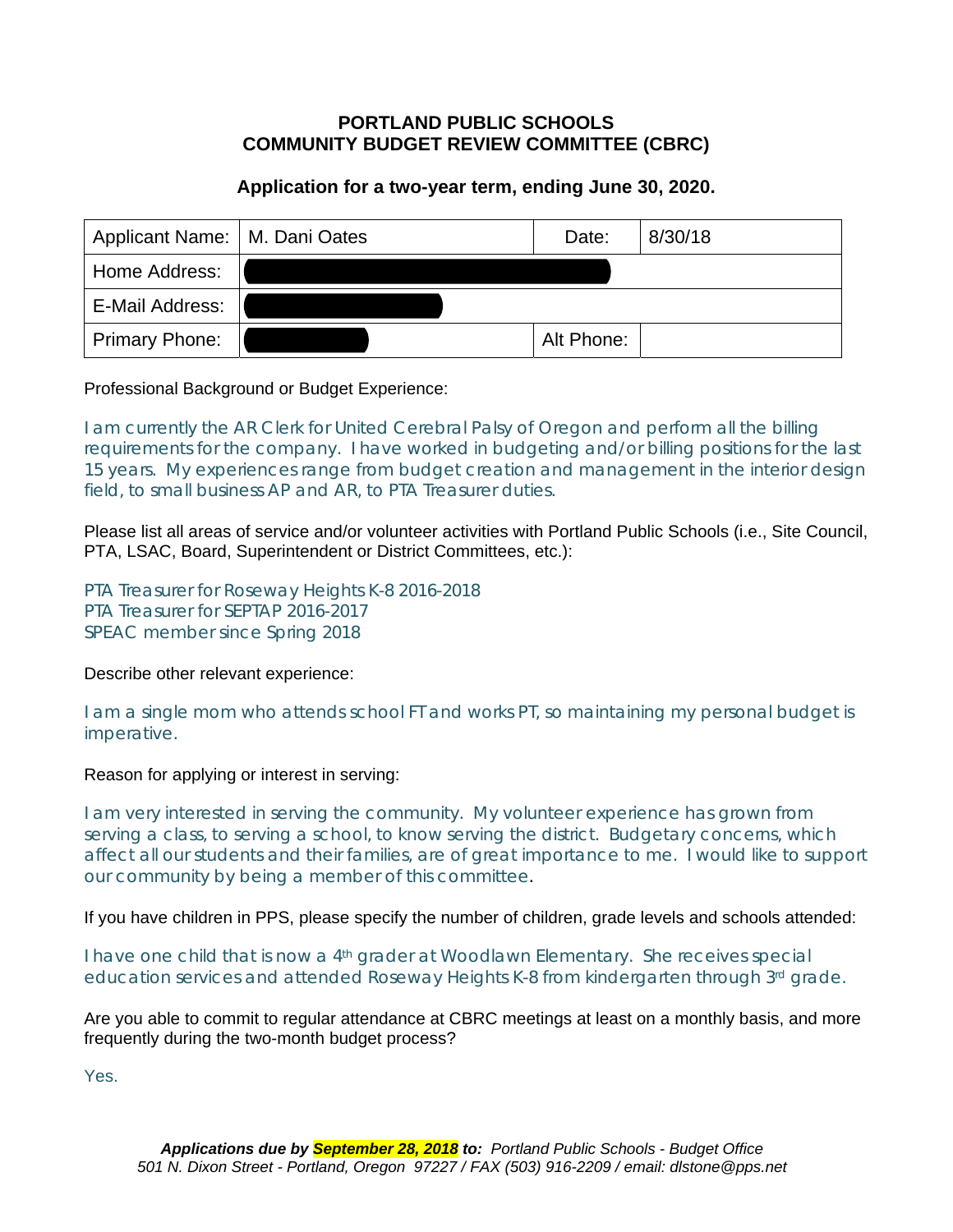# **Application for a two-year term, ending June 30, 2020.**

| Applicant Name:   Ranfis Giannettino Villatoro |  | Date:      | 9/25/18 |
|------------------------------------------------|--|------------|---------|
| Home Address:                                  |  |            |         |
| E-Mail Address:                                |  |            |         |
| <b>Primary Phone:</b>                          |  | Alt Phone: |         |

# **Professional Background or Budget Experience:**

My primary professional background has primarily been in community organizing and fundraising/development work for Latino and social justice-based nonprofit organizations. In both my profession as community organizer and fundraiser/development officer, I've worked with diverse stakeholders on identify common goals, values, outcomes,

My relevant professional background:

# *Grassroots Giving Director, MRG Foundation 2015-2017*

- Developed Revenue budget and reviewed fundraising expense budget for MRG **Foundation**
- Co-directed the MRG Foundation's fund development plan, donor identification, donor cultivation, donors asks, event planning, and measuring and evaluating fundraising activities.
- Led project management for MRG's *Justice Within Reach* event that raised over \$100,000 in donations and sponsorship and led MRG's Fall (End of year) fundraising campaign that raised over \$250,000 in donations, and \$34,000 in grassroots donations.

# *Development Director, Voz Workers' Rights Education Project 2013-2015*

- Developed Revenue budget and reviewed expense budget
- Developed and reviewed cashflows projections that included grants, individual donations, business sponsorships, etc.
- Led organization's fundraising goal development, grant writing, event planning, grassroots fundraising and communications. Grant development included foundational and government support. Performed website updates, managed donor and grassroots database (CiviCrm), managed photo storage site, and lead web email migration to gmail and organization adoption of googledrive for storing key documents.

#### **Please list all areas of service and/or volunteer activities with Portland Public Schools (i.e., Site Council, PTA, LSAC, Board, Superintendent or District Committees, etc.):**

• MLK PTA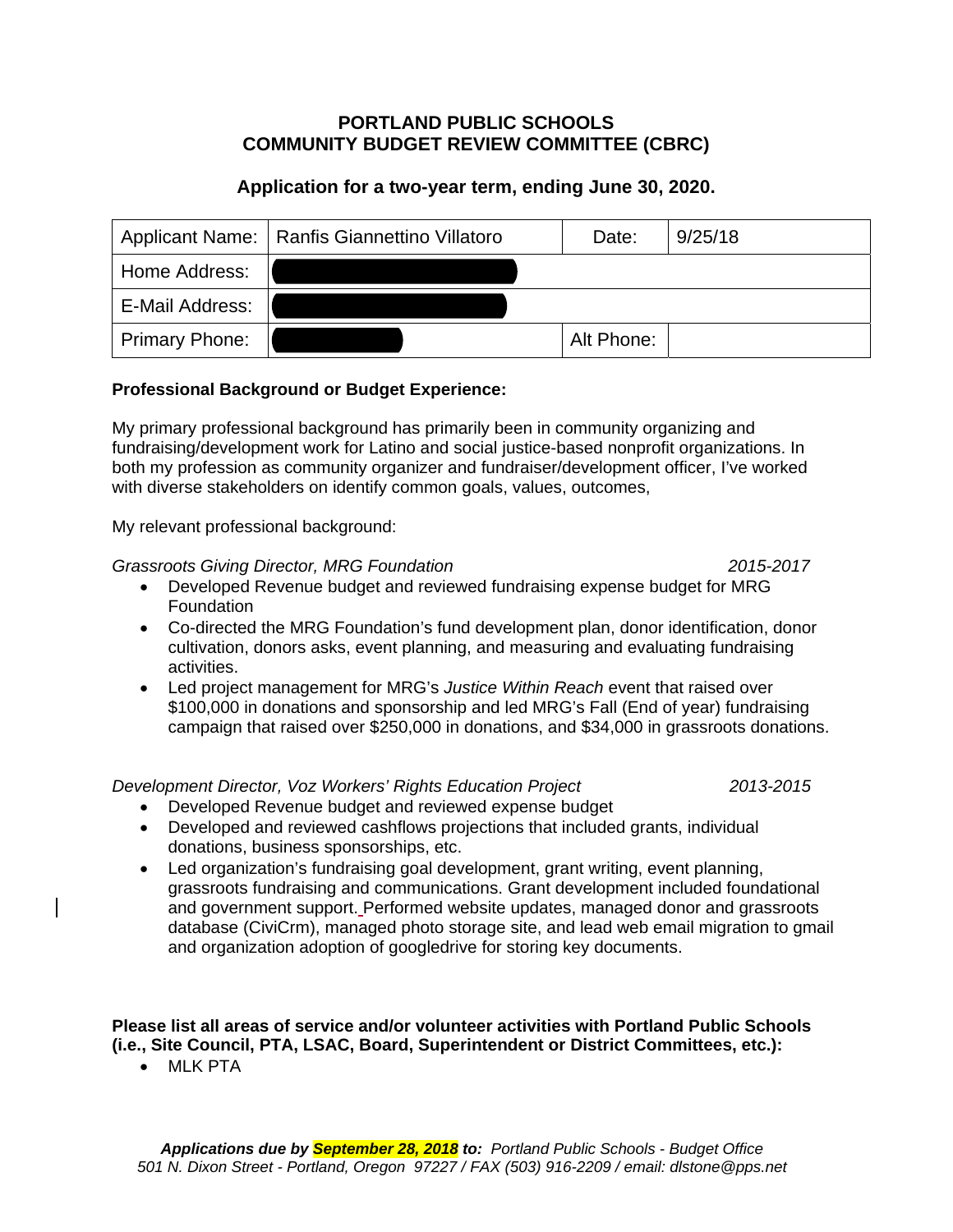### **Describe other relevant experience:**

- Board Member of Social Justice Fund *(2017-Current)*
- Budget Advisory Committee for Office of Equity and Human Rights, City of Portland *(2016-Current)*
- Council for Economic and Racial Equity (CERE), Prosper Portland *(2017-Current)*
- Budget Review Committee for Partnership for Safety and Justice *(2017-Current)*

### **Reason for applying or interest in serving:**

I'm interested in serving with a team of volunteers in reviewing and advising on Portland Public Schools budget process as a way to stay connected with the community and PPS and track the financial health of the school district. I come with a critical eye for budget details, and equity lens, and come with a solutions-orientated approach in working with teams.

### **If you have children in PPS, please specify the number of children, grade levels and schools attended:**

One child, Kindergarten, MLK Elementary

**Are you able to commit to regular attendance at CBRC meetings at least on a monthly basis, and more frequently during the two-month budget process**?

Yes.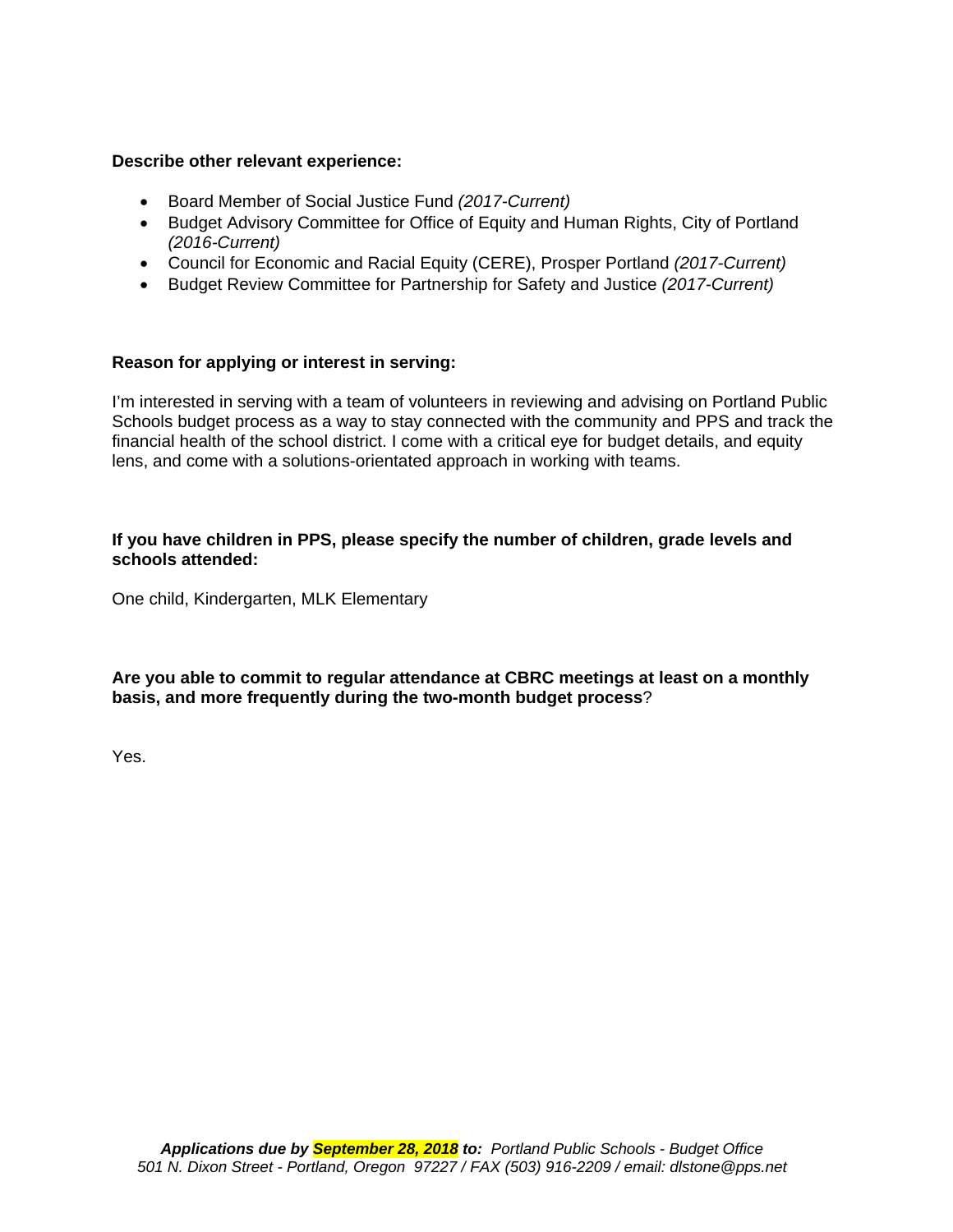# **Application for a two-year term, ending June 30, 2020.**

|                 | Applicant Name: Jeff Lewis |            | 09/14/2018 |
|-----------------|----------------------------|------------|------------|
| Home Address:   |                            |            |            |
| E-Mail Address: |                            |            |            |
| Primary Phone:  |                            | Alt Phone: |            |

Professional Background or Budget Experience: I have been a manager of a facilities maintenance program at Multnomah County since Jan 2017. Prior to that I was a maintenance manager for PPS. I currently manage a staff of 25 and a budget of roughly \$5M.

Please list all areas of service and/or volunteer activities with Portland Public Schools (i.e., Site Council, PTA, LSAC, Board, Superintendent or District Committees, etc.): Peninsula PTA

Describe other relevant experience: I was a project manager and operations manager for about 10 years prior to becoming a maintenance manager.

Reason for applying or interest in serving: I am interested to learn more about how PPS functions, and I feel I have perspective I can bring to the committee.

If you have children in PPS, please specify the number of children, grade levels and schools attended:

1 child is a kindergartener at Peninsula

Are you able to commit to regular attendance at CBRC meetings at least on a monthly basis, and more frequently during the two-month budget process? yes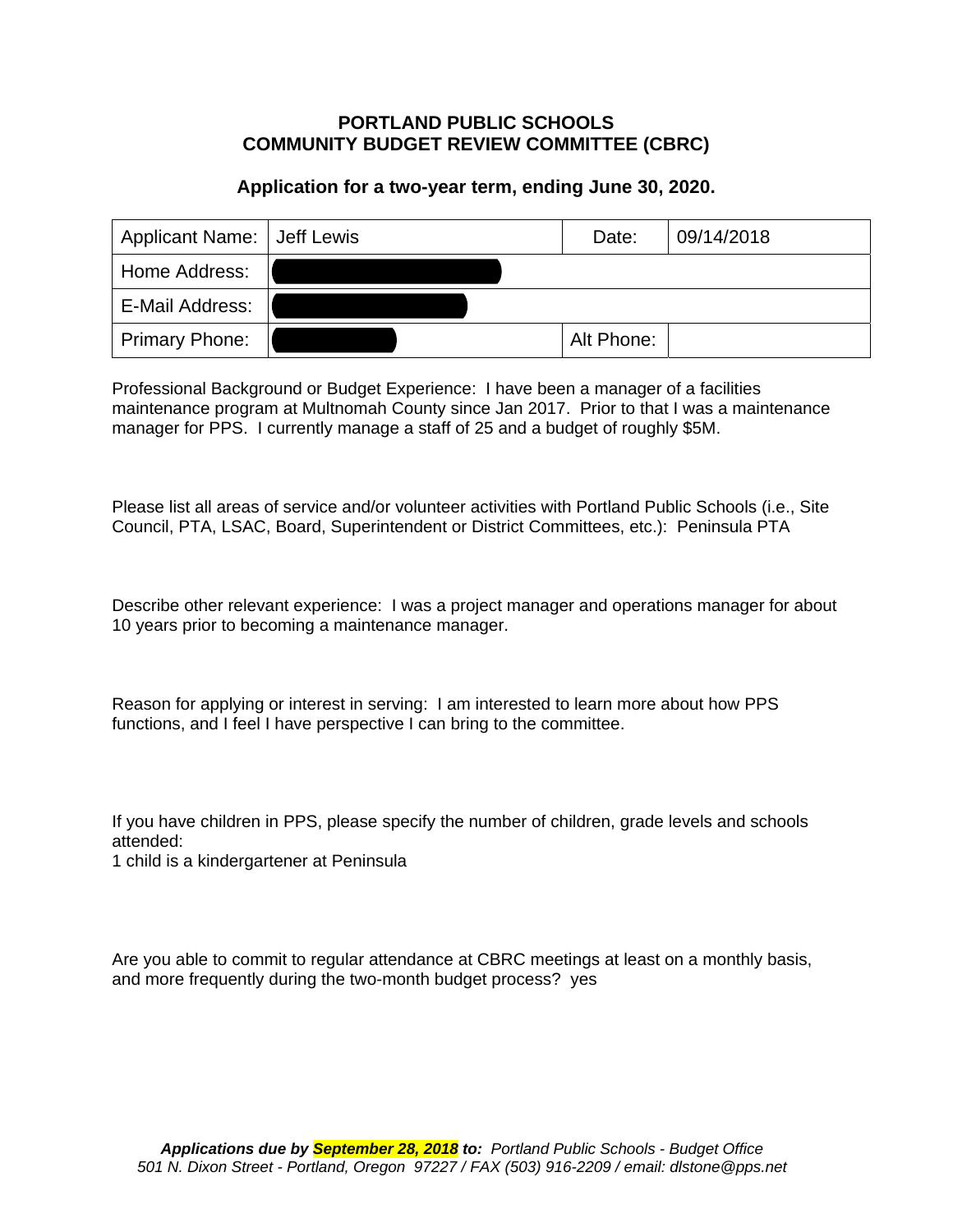# **Application for a two-year term, ending June 30, 2020.**

|                       | Applicant Name:   Thomas Lannom |            | 9/21/2018 |
|-----------------------|---------------------------------|------------|-----------|
| Home Address:         |                                 |            |           |
| E-Mail Address:       |                                 |            |           |
| <b>Primary Phone:</b> |                                 | Alt Phone: |           |

Professional Background or Budget Experience:

**Over 20 years of relevant government budget and finance experience including:** 

- **2010-present, Director of the City of Portland's Revenue Division (tax department) collecting and disbursing \$865 million in annual tax and fee revenue to the City of Portland, Multnomah County and other partner jurisdictions, agencies and six school districts including PPS (Portland Arts Tax).**
- **2004-2010, Director and/or Operations Manager of the City of Portland's Bureau of Licenses, the precursor to the Revenue Division. Led the collection of the \$125 million/year Multnomah County "ITAX" (temporary personal income tax in Multnomah County) from 2003-2005; these tax dollars were allocated to PPS.**
- **1997-2004, Deputy Director and other positions in the City of Portland Office of Neighborhood Involvement (now the Office of Community and Civic Life).**
- **MBA, Portland State University; BBA, University of Georgia.**
- **Certified Public Finance Officer (CPFO), Government Finance Officer's Association; passed five examinations covering the topics of governmental accounting, auditing, financial reporting, treasury and investment management, debt management, operating and capital budgeting and benefits, risk management and procurement.**

Please list all areas of service and/or volunteer activities with Portland Public Schools (i.e., Site Council, PTA, LSAC, Board, Superintendent or District Committees, etc.):

### **PTA, Alameda Elementary.**

Describe other relevant experience: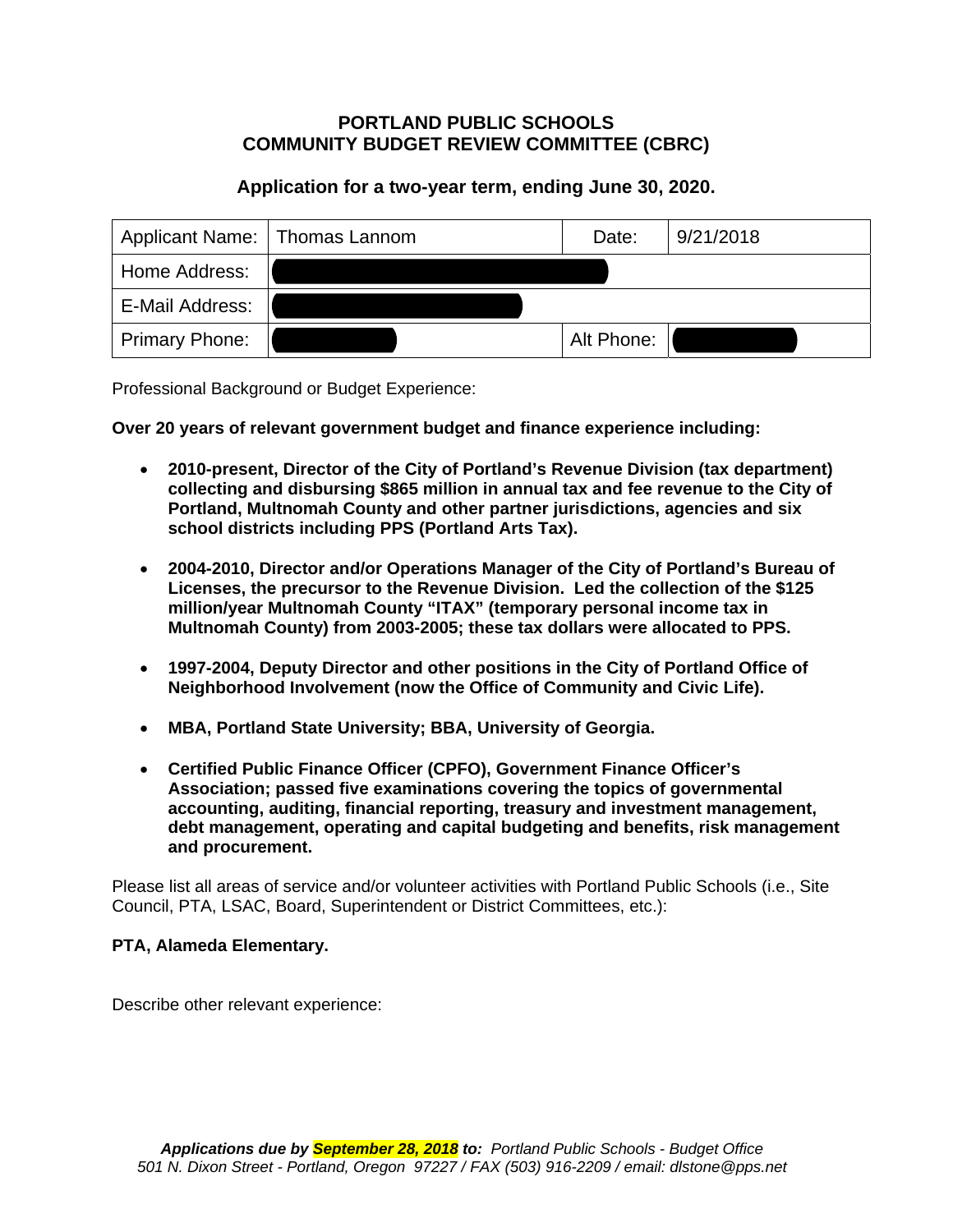Reason for applying or interest in serving:

**As a new PPS parent with 20 years of governmental budgeting experience, I bring both stakeholder and practical/technical viewpoints to the discussion. I am keenly aware of the trade-offs and balances that must be struck in governmental budgeting, and the need to adopt a strategic view. I care deeply about the health and education of Portland Public School students and feel that I have a lot to offer the PPS Board in terms of advice and counsel around the budget generally, and more specifically topics related to possibly increasing revenue/funding.** 

If you have children in PPS, please specify the number of children, grade levels and schools attended:

### **One child currently enrolled in kindergarten at Alameda ES. Another child (currently two years old) expected to enroll in 2021.**

Are you able to commit to regular attendance at CBRC meetings at least on a monthly basis, and more frequently during the two-month budget process?

**Yes.**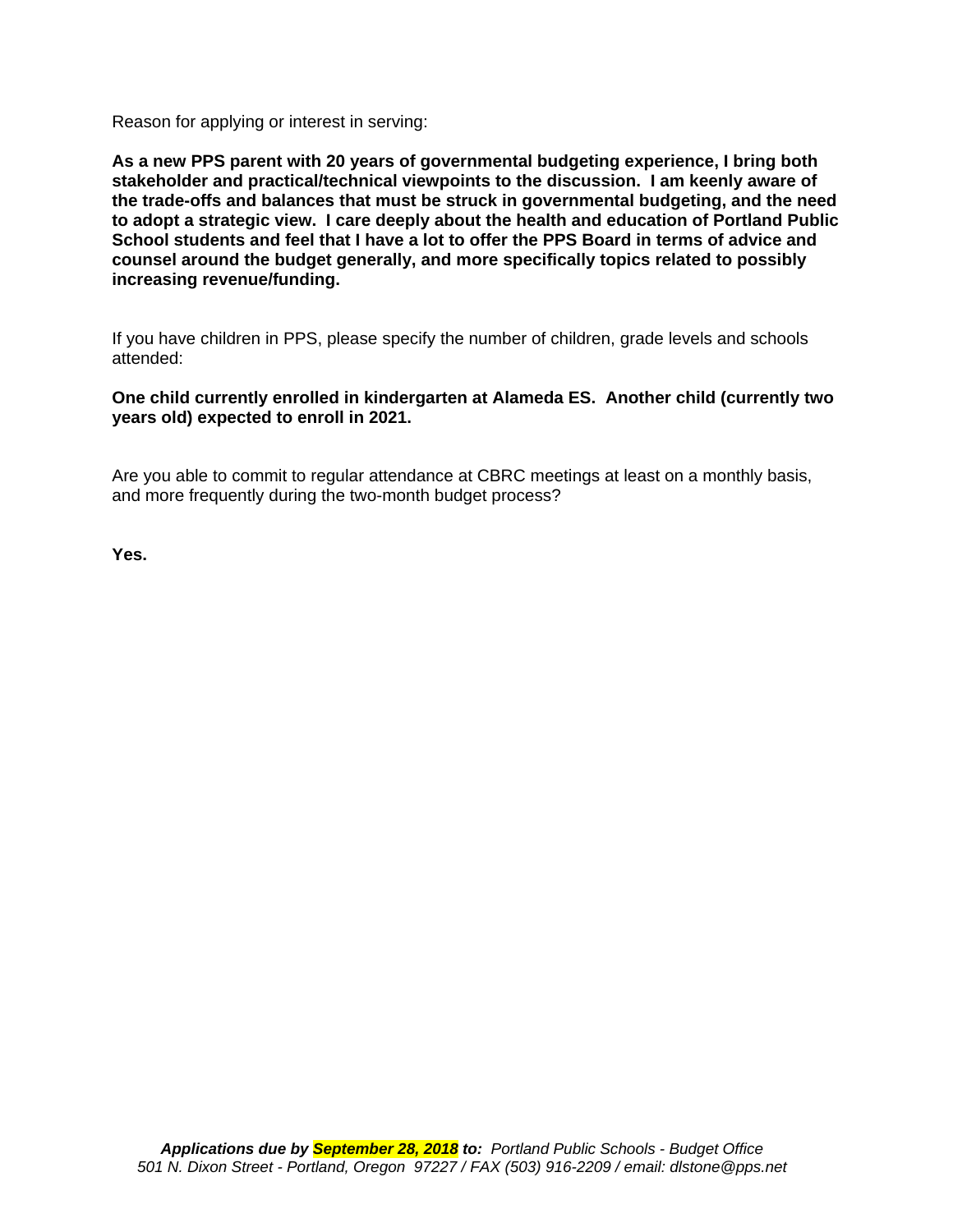# **Application for a two-year term, ending June 30, 2020.**

| Applicant Name:   Krystine McCants |  | Date:      | 09/12/18 |
|------------------------------------|--|------------|----------|
| Home Address:                      |  |            |          |
| E-Mail Address:                    |  |            |          |
| <b>Primary Phone:</b>              |  | Alt Phone: |          |

# **Professional Background or Budget Experience:**

I have been a governmental auditor since January 2016, and prior to that I was a student at Portland State University. While at Portland State, I was a student accountant with Student Activities and Leadership Program, where I processed payments on behalf of student groups, and I reconciled the general ledger.

### **Please list all areas of service and/or volunteer activities with Portland Public Schools (i.e., Site Council, PTA, LSAC, Board, Superintendent or District Committees, etc.):**

I have served in the past assisting the ACCESS PTA, and I have volunteered as a parent teacher for after school SUN classes at Kelly Elementary, and a classroom assistant at Creative Science.

### **Describe other relevant experience:**

While at PSU, I also served for four years on the Student Fee Committee, responsible for allocating student fees totaling over \$14.5 million to university departments including cultural centers, student recreation, the student union facility, and others. I served for two years as chair of that committee, and part of my role including sitting on the faculty senate budget committee. I developed skills in budgeting, program development, communication, conflict resolution, ethical decision-making, political decision-making, and policy implementation.

### **Reason for applying or interest in serving:**

I have been looking for an opportunity to volunteer again with PPS, and this is one that would make the best use of my skills, and which I would be able to do with my work schedule.

### **If you have children in PPS, please specify the number of children, grade levels and schools attended:**

I have two children in PPS. My son is a freshman at Franklin this year. He attended the Russian immersion program at Kelly Elementary for Kindergarten, 1<sup>st</sup> grade at Vestal, and then 2<sup>nd</sup>-8<sup>th</sup> grade at ACCESS. My daughter is a  $4<sup>th</sup>$  grader in her second year at Woodstock. She attended Buckman for Kindergarten through 2<sup>nd</sup> grade.

### **Are you able to commit to regular attendance at CBRC meetings at least on a monthly basis, and more frequently during the two-month budget process?**  Yes.